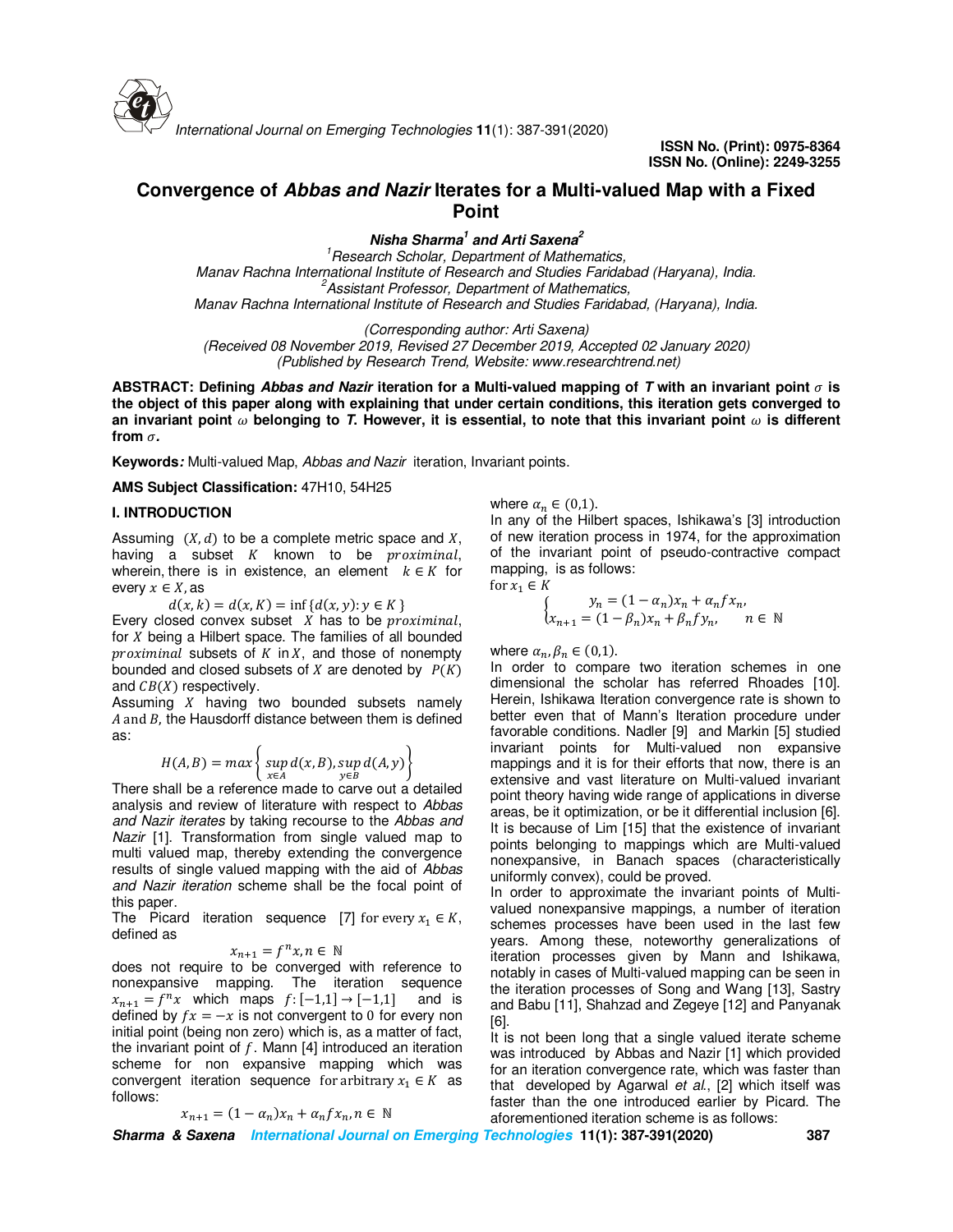$$
\begin{cases}\nx_1 \in X, \\
x_{n+1} = (1 - \alpha_n)Ty_n + \alpha_n T z_n, \\
y_n = (1 - \beta_n)Tx_n + \beta_n T z_n, \\
z_n = (1 - \gamma_n)x_n + \gamma_n Tx_n, \quad n \in \mathbb{N}\n\end{cases}
$$

:

where  $\{\alpha_n\}$ ,  $\{\beta_n\}$ ,  $\{\gamma_n\}$  are real sequences satisfying  $0 < \alpha_n$ ,  $\beta_n$ ,  $\gamma_n < 1$ .

Different spaces having different mappings have been the subjects of various studies undertaken by several reputed authors [10-15] as a part of the schemes followed by them.

As, the iteration scheme is for single valued mapping, we will be introducing the same iteration scheme for Multi-valued mapping in this paper.  $X$  shall be taken to be the real Hilbert space for the remaining parts of this paper. We are introducing the following iteration scheme as:

Let us take mapping T defined from X to  $P(X)$  and consider  $\sigma$  as an invariant point belonging to T. The *Abbas and Nazir* iteration sequence is defined as

$$
\begin{cases}\nx_1 \in X \\
x_{n+1} = (1 - \alpha_n)z'_n + \alpha_n z''_n, \text{ where } z'_n \in Ty_n \\
\text{ such that } ||z' - \sigma|| = d(Ty_n, \sigma), \\
z''_n \in Tz_n \text{ such } ||z' - \sigma|| = d(Ty_n, \sigma), \\
y_n = (1 - \beta_n)z''_n + \beta_n z''_n \text{ and } \\
z_n = (1 - \gamma_n)x_n + \gamma_n z'''_n, \\
\text{ where } z'''_n \in Tx_n \\
\text{ such that } ||z'''_n - \sigma|| = d(Tx_n, \sigma), n \in \mathbb{N}\n\end{cases}
$$

where  $\{\alpha_n\}$ ,  $\{\beta_n\}$  and  $\{\gamma_n\}$  are real sequences satisfying  $0 \leq \alpha_n, \beta_n, \gamma_n < 1, \beta_n \to 0$  and  $\sum \alpha_n \beta_n = \sum \gamma_n \beta_n = 0$  $\sum \alpha_n \gamma_n = \infty$ .

**Preliminaries:** The proof of theorems is studied by us using lemma and definitions as well as various results and iteration processes to make this presentation more closed and self contained.

**Definitions.** A mapping  $T$  satisfying different inequality shall have different definitions according to the satisfaction thereby achieved. Hence, the mapping is known as

*– Multi-valued nonexpansive* if

 $H(Tx, Ty) \leq ||x - y||$  for all  $x, y \in K$ .

*– Multi-valued generalized nonexpansive* if

$$
H(Tx, Ty) \le \alpha ||x - y|| + \beta \{d(x, Tx) + d(y, Ty)\} + \gamma \{d(x, Ty) + d(y, Tx)\}
$$

for all 
$$
x, y \in X
$$
 where  $\alpha + 2\beta + 2\gamma \le 1$ .

 $-Multi-value$ *d quasi-contractive* if for some  $0 \leq k < 1$ ,  $H(Tx, Ty) \leq max \{|x - y|, d(x, Tx), d(y, Ty) +$  $d(x, Ty), d(y, Tx)$  for all  $x, y \in X$ .

The following lemmas will be useful in our subsequent discussion and are easy to establish.

**Lemma 1.** If  $\{\alpha_n\}$ ,  $\{\beta_n\}$  be two real sequences such that (*i*)  $0 \leq \alpha_n, \beta_n < 1$ ,

(ii) 
$$
\beta_n \to 0
$$
 as  $n \to \infty$  and

$$
(iii) \sum \alpha_n \beta_n = \infty.
$$

If there is a real sequence  $\{\gamma_n\} \in [0,\infty)$  existing in such a manner that  $\sum \alpha_n \beta_n (1 - \beta_n) \gamma_n$  having being bound, then  $y_n$  has a subsequence which gets converged to 0.

**Lemma 2.** [8] .If  $\{x_n\}$  be a sequence of reals which satisfies  $x_{n+1} \leq \alpha_n x_n + \beta_n$  where  $x_n \geq 0, \beta_n \geq 0$  $x_{n+1} \leq \alpha_n x_n + \beta_n$  where andli $m_{n\to\infty} \beta_n = 0, 0 \le \alpha < 1$ , then  $\lim_{n\to\infty} x_n = 0$ . **Lemma 3. [3]** If  $\theta \in [0, 1]$ , then for any  $x, y \in X$ ,

$$
||(1 - \theta)x + \theta y||^{2} = (1 - \theta)||x||^{2} + \theta ||y||^{2} - \theta(1 - \theta)||x - y||^{2}.
$$

## **II. MAIN RESULTS**

**Theorem 4.** Suppose that there is a Hilbert space X having a subset  $K$  which is compact and convex and also that there is a non expansive mapping  $T$  defined from K to  $P(K)$  has an invariant point  $\sigma$ . Having assumed that,

 $(i)$   $\alpha_n, \beta_n \in [0,1)$  $(ii)$   $\beta_n \rightarrow 0$  and

 $(iii)$   $\sum \alpha_n \beta_n = \infty$ .

Then, the *Abbas and Nazir* iteration sequence characterized by  $(A)$  gets converged to an invariant point  $\omega$  belonging to  $T.$ 

Proof. Now, if we use lemma 2,

$$
||x_{n+1} - \sigma||^2 = ||(1 - \alpha_n)z'_n + \alpha_n z'' - \sigma||^2
$$
  
\n
$$
= (1 - \alpha_n)||z'_n - \sigma||^2 + \alpha_n||z''_n - \sigma||^2 - \alpha_n(1 - \alpha_n)||z'_n - z''_n||^2
$$
  
\n
$$
\leq (1 - \alpha_n)H^2(Ty_n, T\sigma) + \alpha_nH^2(Tz_n, T\sigma)
$$
  
\n
$$
- \alpha_n(1 - \alpha_n)||z'_n - z''_n||^2
$$
  
\n
$$
\leq (1 - \alpha_n)||y_n - \sigma||^2 + \alpha_n||z_n - \sigma||^2 - \alpha_n(1 - \alpha_n)||z'_n - z''_n||^2
$$
  
\n
$$
||y_n - \sigma||^2 = ||(1 - \beta_n)z''_n + \beta_n z''_n - \sigma||^2
$$
  
\n
$$
= (1 - \beta_n)||z''_n - \sigma||^2 + \beta_n||z''_n - \sigma||^2 - \beta_n(1 - \beta_n)||z''_n - \sigma||^2 - \beta_n(1 - \beta_n)||z''_n - z''_n||^2
$$
  
\n
$$
\leq (1 - \beta_n)||z''_n - z''_n||^2
$$
  
\n
$$
\leq (1 - \beta_n)||z''_n - z''_n||^2
$$
  
\n
$$
\leq (1 - \beta_n)||z''_n - z''_n||^2
$$
  
\n
$$
= \beta_n(1 - \beta_n)||z''_n - z''_n||^2
$$
  
\n
$$
= \beta_n(1 - \beta_n)||z''_n - z''_n||^2
$$
  
\n
$$
= (1 - \gamma_n)||x_n - \sigma||^2 + \gamma_n||z''_n - \sigma||^2 - \gamma_n(1 - \gamma_n)||x_n - z''_n||^2
$$
  
\n
$$
\leq (1 - \gamma_n)||x_n - z''_n||^2
$$
  
\n
$$
\leq (1 - \gamma_n)||x_n - z''_n||^2
$$
  
\n
$$
\leq (1 - \gamma_n)||x_n - z''_n||^2
$$
  
\n
$$
\leq (1 - \gamma_n)||x_n - z''_n||^2
$$
  
\n
$$
\leq (1 - \
$$

$$
||y_n - \sigma||^2 \le (1 - \beta_n) ||x_n - \sigma||^2 + \beta_n [||x_n - \sigma||^2
$$
  
\t\t\t
$$
- \gamma_n (1 - \gamma_n) ||x_n - z_n'''||^2 ]
$$
  
\t\t\t
$$
- \beta_n (1 - \beta_n) ||z_n''' - z_n'''||^2
$$
  
\t\t\t
$$
\le ||x_n - \sigma||^2 - \beta_n \gamma_n (1 - \gamma_n) ||x_n - z_n'''||^2 - \beta_n (1 - \beta_n) ||z_n''' - z_n'''||^2
$$
  
(4)

Now, we substitute (3) and (4) in (1)<br> $||x_{n+1} - \sigma||^2 < (1 - \alpha_n)||y_n - \sigma||^2 + \alpha$ 

$$
||x_{n+1} - \sigma||^2 \le (1 - \alpha_n)||y_n - \sigma||^2 + \alpha_n||z_n - \sigma||^2
$$
  
\n
$$
- \alpha_n(1 - \alpha_n)||z_n - z_n''||^2
$$
  
\n
$$
\le (1 - \alpha_n)[||x_n - \sigma||^2
$$
  
\n
$$
- \beta_n y_n(1 - y_n)||x_n - z_n''||^2
$$
  
\n
$$
- \beta_n(1 - \beta_n)||z_n'' - z_n''||^2]
$$
  
\n
$$
+ \alpha_n[||x_n - \sigma||^2
$$
  
\n
$$
- \gamma_n(1 - \gamma_n)||x_n - z_n'''||^2]
$$
  
\n
$$
- \alpha_n(1 - \alpha_n)||z_n' - z_n'''||^2
$$
  
\n
$$
\le ||x_n - \sigma||^2 - [\beta_n y_n(1 - \alpha_n)(1 - \gamma_n)(1 - \gamma_n) - \alpha_n y_n(1 - \gamma_n)||x_n - z_n'''||^2
$$
  
\n
$$
- \beta_n(1 - \beta_n)(1 - \alpha_n)||z_n'' - z_n''||^2
$$
  
\n
$$
- \alpha_n(1 - \alpha_n)||z_n' - z_n'''||^2
$$

*Sharma & Saxena International Journal on Emerging Technologies* **11(1): 387-391(2020) 388**

 $(A)$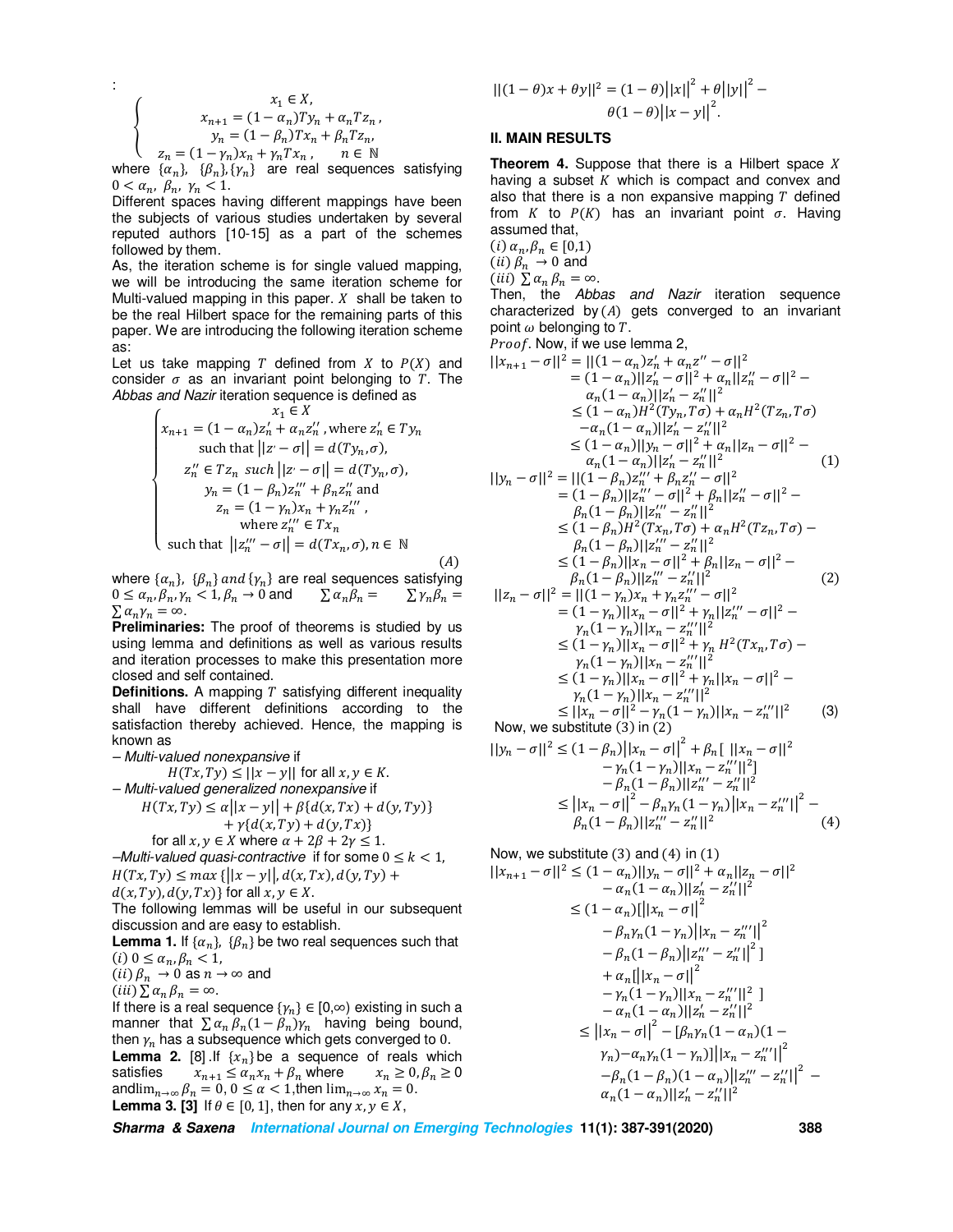#### Therefore,

$$
[\beta_n \gamma_n (1 - \alpha_n)(1 - \gamma_n) - \alpha_n \gamma_n (1 - \gamma_n)] ||x_n - z''||^2
$$
  
+  $\beta_n (1 - \beta_n)(1 - \alpha_n)||z'' - z''||^2$   
+  $\alpha_n (1 - \alpha_n)||z'_n - z''||^2$   
 $\le ||x_n - \sigma||^2 + ||x_{n+1} - \sigma||^2$   
Therefore

Therefore

$$
\sum_{n} [\beta_n \gamma_n (1 - \alpha_n)(1 - \gamma_n) - \alpha_n \gamma_n (1 - \gamma_n)] ||x_n - z_n'''||^2
$$
  
\n
$$
\leq ||x_1 - \sigma||
$$
  
\n
$$
< \infty.
$$

By lemma 1

There is a subsequence  $\{x_{n_l} - z_{n_l}^{\prime\prime\prime}\}$  of  $\{x_n - z_n^{\prime\prime\prime}\}$ existing, so much, so that  $||x_{n_l} - z_{n_l}^{\prime\prime\prime}|| \rightarrow 0$  as

 $l \rightarrow \infty$ . Since,  $z_{n_l}^{\prime\prime\prime} \in Tx_{n_l}$ ,

$$
d(Tx_{n_l}, x_{n_l}) \leq ||x_{n_l} - z_{n_l}'''|| \to 0
$$

because  $||x_{n_l} - z''_{n_l}|| \to 0$  when  $l \to \infty$  with  $\{x_{n_l}\} \subset K$ ,  $as K$  is complete, without having lost any generality. Now assuming that  $x_{n_l} \to \omega$  as  $l \to \infty$ ,  $d(Tx_{n_l}, \omega) \le$  $d(Tx_{n_l}, x_{n_l}) + ||x_{n_l} - \omega|| \rightarrow 0$  as  $l \rightarrow \infty$ . Also  $H(d(Tx_{n_l}, T\omega)) \to 0 \text{ as } l \to \infty.$ Hence

 $d(T\omega,\omega) \leq d(\omega, Tx_{n_l}) + H(Tx_{n_l}, T\omega) \rightarrow 0$  as  $l \rightarrow \infty$ .

This shows that  $\omega \in T\omega$ . The theorem is followed thereby.

**Theorem 5.** Suppose that while  $X$  being a Hilbert space having  $K$  as  $a$  subset which is compact and convex, the generalized nonexpansive mapping  $T$  defined from K to  $P(K)$  having an invariant point  $\sigma$ , let's assume

 $(i)$   $\alpha_n, \beta_n \in [0,1)$ (*ii*)  $\beta_n \to 0$  and

 $(iii)\sum \alpha_n \beta_n = \infty$ .

Then, the *Abbas and Nazir* iteration sequence characterized by  $(A)$  gets converged to an invariant point  $\omega$  belonging to  $T.$ 

*Proof*. Having,

$$
||x_{n+1} - \sigma||^2 \le (1 - \alpha_n)H^2(Ty_n, T\sigma) + \alpha_n H^2(Tz_n, T\sigma)
$$
  
- $\alpha_n (1 - \alpha_n) ||z'_n - z''_n||^2$  (5)  
and with  $T$  having a principal noncomponities

and with  $T$ , having the generalized nonexpansive characteristic, we get  $H(T)$  $\mathbf{H}$  $\sim$   $\sim$ 

$$
H(T\sigma, Ty_n) \le a||y_n - \sigma|| + b \, d(y_n, Ty_n)
$$
  
+ $c\{d(\sigma, Ty_n) + d(y_n, T\sigma)\}$   
 $\le a||y_n - \sigma|| + b\{||y_n - \sigma|| + d(\sigma, Ty_n)\}$   
+ $c\{d(\sigma, Ty_n) + d(y_n, T\sigma)\}$   
 $\le (a + b + c)||y_n - \sigma|| + (b + c)d(\sigma, Ty_n)$   
 $\le (a + b + c)||y_n - \sigma|| + (b + c) H(T\sigma, Ty_n)$ 

Hence

$$
H(T\sigma, Ty_n) \le \frac{a+b+c}{1-(b+c)} \left| |y_n - \sigma| \right| \tag{6}
$$

Since  $\frac{a+b+c}{1-(b+c)} \le 1$ , it follows that

from (5) and (6), we have  

$$
H(T\sigma, Ty_n) \le ||y_n - \sigma||
$$

$$
||x_{n+1} - \sigma||^2 \le (1 - \alpha_n) ||y_n - \sigma||^2 + \alpha_n ||z_n - \sigma||^2
$$
  

$$
-\alpha_n (1 - \alpha_n) ||z_n' - z_n''||^2
$$

which is the inequality  $(1)$ .

In the same way, it is of very little significance showing the inequality  $(2)$  and  $(3)$  holding as

$$
||y_n - \sigma||^2 \le (1 - \beta_n) ||x_n - \sigma||^2 + \beta_n ||z_n - \sigma||^2
$$
  
-  $\beta_n (1 - \beta_n) ||z_n'' - z_n''||^2$ 

and

 $||z_n - \sigma||^2 \le ||x_n - \sigma||^2 - \gamma_n (1 - \gamma_n) ||x_n - z_n''||^2$ Now, proceeding as we did with the proof of Theorem 4, the aforementioned theorem necessarily follows.

**Theorem 6.** Suppose,  $X$  is a Hilbert space having a subset  $K$  which is closed as well as convex and bounded, and that  $T$  is a mapping defined from  $K$  to  $P(K)$  is a mapping and has an invariant point  $\sigma$ . Suppose real sequences  $\{\alpha_n\}$  and  $\{\beta_n\}$  in such a manner, that

(*i*)  $\alpha_n$ ,  $\beta_n$ ,  $\gamma_n \in [0,1)$  for all n (*ii*)  $\beta_n \to 0$  whenever  $n \to \infty$  with

(iii)  $\delta \leq \alpha_n, \gamma_n \leq 1 - k^2$  for some positive real  $\delta$ .

Thereby, Abbas and Nazir iteration sequence as is defined by  $(A)$ , gets converged to  $\sigma$  of T.

Proof. By using lemma

$$
||x_{n+1} - \sigma||^2 = ||z'_n - \sigma||^2
$$
  
\n
$$
||z'_n - \sigma||^2 = d(\sigma, Ty_n) \le H(T\sigma, Ty_n)
$$
  
\nTherefore

$$
\begin{aligned} \left| |z'_n - \sigma| \right|^2 &\le H(T\sigma, Ty_n) \\ &\le k^2 \max_{z \in T\sigma} \{ \left| |y_n - \sigma| \right|^2, d^2(y_n, Ty_n), d^2(\sigma, Ty_n) \} \end{aligned} \tag{8}
$$

Since,  $d^2(y_n, Ty_n) \le ||y_n - \sigma||^2$ If  $d(\sigma, Ty_n)$  is the maximum, then

 $H^2(T\sigma, Ty_n) \leq k^2 d^2(\sigma, Ty_n) \leq H^2(T\sigma, Ty_n)$ 

So that  $0 \leq ||z'_n - \sigma||^2 \leq H^2(T\sigma, Ty_n) = 0$ . Hence from  $(8)$  we get, always,

$$
||z'_{n} - \sigma||^{2} \leq H(T\sigma, Ty_{n})
$$
  
\n
$$
\leq k^{2} \max \{ ||y_{n} - \sigma||^{2}, d^{2}(y_{n}, Ty_{n}) \}
$$
  
\n
$$
\leq k^{2} [||y_{n} - \sigma||^{2} + d^{2}(y_{n}, Ty_{n})]
$$
  
\nOn the other hand, (9)

 $||z''_n - \sigma||^2 = d(\sigma, Tz_n) \le \max_{y \in Tp} d(y, Tz_n) \le H(T\sigma, Tz_n)$  $T$ 

Therefore  
\n
$$
||z'_n - \sigma||^2 \leq H(T\sigma, Tz_n)
$$
\n
$$
\leq k^2 \max_{z \in T_p} \{| |z_n - \sigma| |^2, d^2(z_n, Tz_n), d^2(\sigma, Tz_n) \} \tag{10}
$$
\n(Since,  $d^2(z_n, Tz_n) \leq ||z_n - \sigma||^2$ )  
\nIf  $d(\sigma, Tz_n)$  is the maximum, then

$$
H2(T\sigma, Tzn) \le k2 d2(\sigma, Tzn)
$$
  
\n
$$
\le k2 \max_{y \in Tp} d2(y, Tzn)
$$
  
\n
$$
< k2H2(T\sigma, Tzn)
$$

 $\leq k^2 H^2(T\sigma, Tz_n)$ So that  $0 \leq ||z''_n - \sigma||^2 \leq H^2(T\sigma, Tz_n) = 0$ . Hence from  $(10)$  we get, always,

$$
||z'' - \sigma||^2 \le H(T\sigma, Tz_n)
$$
  
\n
$$
\le k^2 \max \{ ||z_n - \sigma||^2, d^2(z_n, Tz_n) \}
$$
  
\n
$$
\le k^2 [||z_n - \sigma||^2 + d^2(z_n, Tz_n)]
$$
\n(11)

Similarly,

$$
\begin{aligned} \left| |z_n''' - \sigma| \right|^2 &\le H(T\sigma, Tx_n) \\ &\le k^2 \max \left\{ \left| |x_n - \sigma| \right|^2, d^2(x_n, Tx_n) \right\} \\ &\le k^2 \left[ \left| |x_n - \sigma| \right|^2 + d^2(x_n, Tx_n) \right] \end{aligned} \tag{12}
$$

Now consider

$$
||y_n - \sigma||^2 = ||(1 - \beta_n)z_n''' + \beta_n z_n'' - \sigma||^2
$$
  
\n
$$
= (1 - \beta_n) ||z_n''' - \sigma||^2 + \beta_n ||z_n'' - \sigma||^2
$$
  
\n
$$
-\beta_n (1 - \beta_n) ||z_n''' - z_n''||^2
$$
  
\n
$$
d^2(y_n, Ty_n) \le ||y_n - z_n'||^2
$$
  
\n
$$
= ||(1 - \beta_n)z_n''' + \beta_n z_n''' - z_n'||^2
$$

*Sharma & Saxena International Journal on Emerging Technologies* **11(1): 387-391(2020) 389**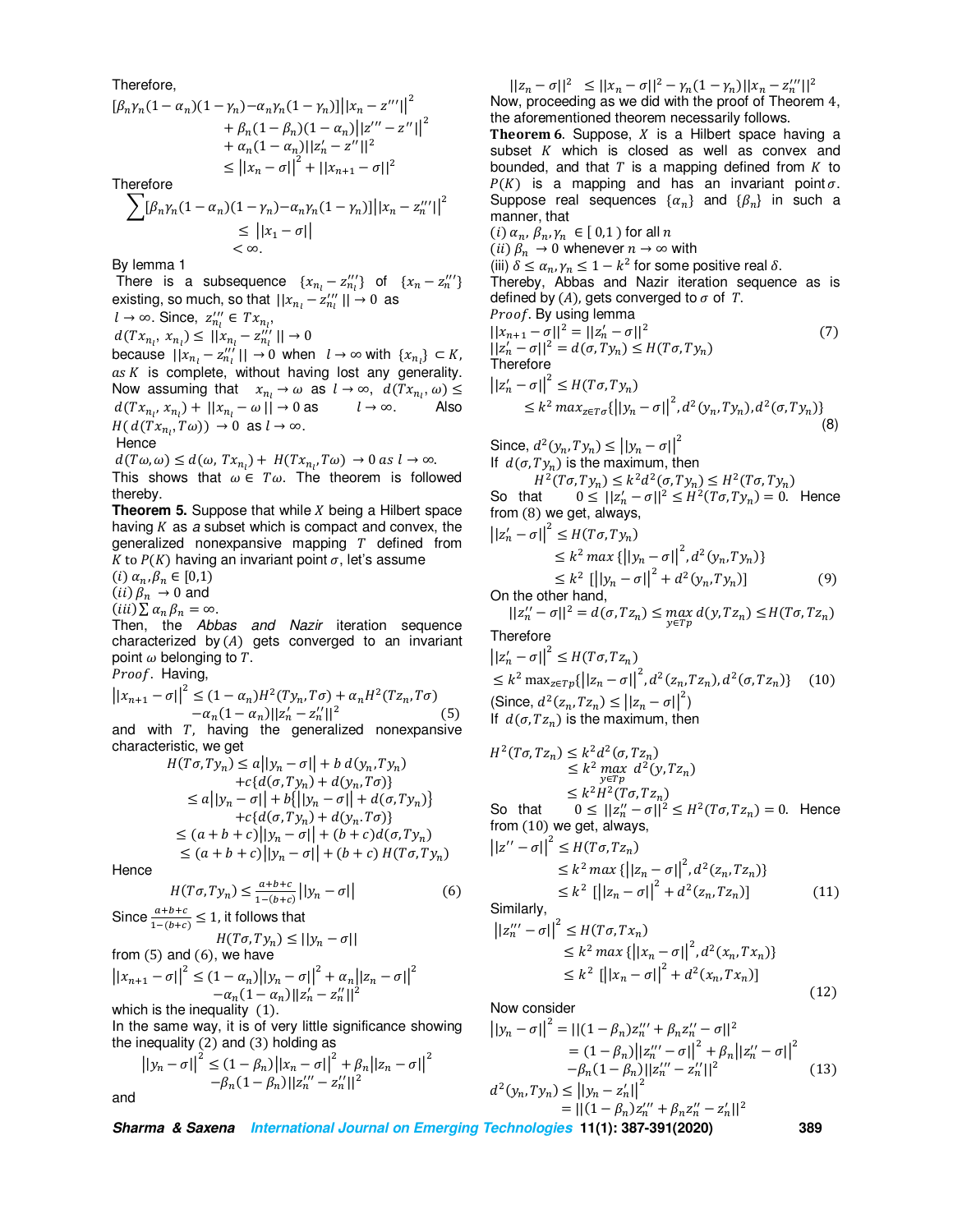$$
= (1 - \beta_n) ||z_n''' - z_n'||^2 + \beta_n ||z_n'' - z_n'||^2
$$
  

$$
-\beta_n (1 - \beta_n) ||z_n''' - z_n''||^2
$$
 (14)

Also,

$$
||z_n - \sigma||^2 = ||(1 - \gamma_n)x_n + \gamma_n z_n^{"'} - \sigma||^2
$$
  
=  $(1 - \gamma_n) ||x_n - \sigma||^2 + \gamma_n ||z_n^{"'} - \sigma||^2$   
 $-\gamma_n (1 - \gamma_n) ||x_n - z_n^{"'}||^2$  (15)

$$
d^{2}(z_{n},Tz_{n}) \leq ||z_{n} - z_{n}^{"}||^{2}
$$
  
=  $||(1 - \gamma_{n})x_{n} + \gamma_{n}z_{n}^{"} - z_{n}^{"}||^{2}$   
=  $(1 - \gamma_{n})||x_{n} - z_{n}^{"}||^{2} + \gamma_{n}||z_{n}^{"} - z_{n}^{"}||^{2}$   
 $- \gamma_{n}(1 - \gamma_{n})||x_{n} - z_{n}^{"}||^{2}$  (16)

Now, we substitute (13) and (14) in (9)  
\n
$$
||z'_n - \sigma||^2
$$
\n
$$
< k^2 \left[ (1 - \beta_n) ||z'''_n - \sigma||^2 + \beta_n ||z'''_n - \sigma||^2 \right]
$$

$$
\leq k^{2} \left[ (1 - \beta_{n}) ||z_{n}''' - \sigma||^{2} + \beta_{n} ||z_{n}''' - \sigma||^{2} - 2\beta_{n} (1 - \beta_{n}) ||z_{n}''' - z_{n}''||^{2} + (1 - \beta_{n}) ||z_{n}''' - z_{n}'||^{2} - z_{n}' ||^{2} \right]
$$
\n
$$
- |z_{n}''|^{2} \left[ (17) - 2\beta_{n} ||z_{n}''' - z_{n}' ||^{2} \right]
$$

Similarly, if we substitute (15) and (16) in (11), we have  
\n
$$
||z''_n - \sigma||^2 \le k^2 \left[ (1 - \gamma_n) ||x_n - \sigma||^2 + \gamma_n ||z'''_n - \sigma||^2 - 2\gamma_n (1 - \gamma_n) ||x_n - z'''_n||^2 + (1 - \gamma_n) ||x_n - z'''_n||^2 + \gamma_n ||z'''_n - z'''_n||^2 \right]
$$
\n(18)

From (12), (17) and (18)  
\n
$$
||z''_n - \sigma||^2 \le [(1 - \beta_n)k^4 + \beta_n k^2 + \beta_n \gamma_n k^4] ||x_n - \sigma||^2
$$
\n
$$
-2\beta_n \gamma_n k^2 ||x_n - z''_n||^2
$$
\n
$$
+ [\beta_n k^2 \gamma_n - 2\beta_n k^2 (1 - \beta_n)] ||z''_n - z''_n||^2
$$
\n
$$
+ k^2 \beta_n ||z''_n - z'_n||^2 ]
$$

+ 
$$
[(1 - \beta_n)k^4 + \beta_n \gamma_n k^4] d^2(x_n, Tx_n)
$$
 (19)  
Now, we substitute (18) in (7)

 $||x_{n+1} - \sigma||^2 \le$ 

$$
(1 - \alpha_n)[((1 - \beta_n)k^4 + \beta_n k^2 + \beta_n \gamma_n k^4 + \alpha_n]||x_n - \sigma||^2
$$
  
\n
$$
-2\beta_n k^2 \gamma_n ||x_n - z_n''||^2
$$
  
\n
$$
+ \beta_n k^2 (1 - \gamma_n) ||x_n - z_n''||^2
$$
  
\n
$$
+ [(1 - \beta_n) + \beta_n k^2 \gamma_n - 2k^2 \beta_n (1 - \beta_n)]] ||z_n''' - z_n''||^2
$$
  
\n
$$
+ [\beta_n k^2 - \alpha_n (1 - \alpha_n)] ||z_n''' - z_n'||^2
$$
  
\n
$$
+ [(1 - \beta_n)k^4 + \beta_n \gamma_n k^4 + \alpha_n] d^2 (x_n, T x_n)]
$$
 (20)

Since, there exists a positive integer  $N_1$  such that  $\beta_n = k^{\frac{1}{2}}$  also we have  $\delta \leq \gamma_n \leq 1 - k^2$ , we have  $\beta_n k^2 (1 - \gamma_n) \le (1 - \delta) = \gamma \, (say)$  and  $0 < \gamma < 1$ ,  $y_n \to 0$  as  $n \to \infty$  for all  $n \ge N_1$ . In a similar manner, there exists a positive integer  $N_2$  such that

$$
\gamma_n \leq (1 + k^{\frac{1}{2}})k^4
$$
 and  $\alpha_n \leq k^4$  for all  $n \geq N_2$   
so that,  
 $(1 - \alpha_n)[((1 - \beta_n)k^4 + \beta_n k^2 + \beta_n \gamma_n k^4 + \alpha_n] \leq$   
 $(1 + k^4) = \alpha(\text{say})$   
for all  $n \geq N_2$ .  
Similarly, it is easy to show that  
 $[(1 - \beta_n)k^4 + \beta_n \gamma_n k^4 + \alpha_n] \geq 0$ .

for every n, being adequately large,

 $||x_{n+1} - \sigma||^2 \leq \alpha ||x_{n+1} - \sigma||^2 + [1 - \beta_n + \beta_n k^2 y_n 2k^2\beta_n(1-\beta_n)\beta_n k^2 - \alpha_n(1-\alpha_n)]D$  having  $D$  as the diameter measuring  $k$ , the convergence to  $\sigma$  of the sequence  $\{x_n\}$  takes place when  $n \to \infty$ , thereby allowing the theorem to follow.

#### **III. REMARK**

A well illustrated example [12] proved that the limit of the sequence of *Abbas and Nazir* iterates depends on the choice of the invariant point  $\omega$  and the initial choice of  $x_1$  and the invariant point may be different from  $\sigma$ .

### **ACKNOWLEDGMENT**

Authors are grateful to the learned referees for bringing out our attention to the article. Authors are also thankful to the referees for their invaluable suggestions which enhanced the quality and presentation of the paper.

**Conflict of Interest.** The authors confirm that there are no known conflicts of interest associated with this publication of this paper.

#### **ACKNOWLEDGMENT**

The authors would like to appreciate the effort from editors and reviewers. There has been no significant financial support from funding agencies in the public, commercial or not-for-profit sectors for this work that could have influenced its outcome.

## **REFERENCES**

[1]. Abbas, M., & Nazir, T. (2014). A new faster iteration process applied to constrained minimization and feasibility problems. *Mathematiqki Vesnik, 2*(66), 223- 234.

[2]. Agarwal, R.P., & Regan, D. O., & Sahu, D.R. (2007). Iterative construction of fixed points of nearly asymptotically nonexpansive mapping, *Journal of Nonlinear and Convex Analysis*, *8*(1), 61-79.

[3]. Ishikawa, S. (1974). Fixed points by a new iteration method. *Proc. Amer. Math. Soc*., *44*, 147-150.

[4]. Mann, W.R. (1953). Mean Value methods in iteration. *Proceedings of the American Mathematical Society*, *4*, 506-510.

[5]. Markin, J. T. (1973). Continuous dependence of fixed point sets. *Proceedings of the American Mathematical Society*, *38*(3), 545-547.

[6]. Panyanak, B. (2007). Mann and Ishikawa iterative processes for Multi-valued mappings in Banach spaces. *Computers & Mathematics with Applications*, *54*(6),872- 877.

[7]. Picard, E. (1890). Memoire sur la theorie des equatiees aux derives partielles et la method des approximations successive. *Journal De Mathematiques Pures Et Appliquees,6*(4), 145-210.

[8]. Qihou, L. (1990). A convergence theorem of the sequence of Ishikawa Iterates for quasi-contractive mappings. *Journal of Mathematical Analysis and Applications,146*(2), 301-305.

[9]. Nadler Jr., S. B. (1969). Multi-valued contraction mappings. *PacificJournal of Mathematics, 30*(2), 475- 488.

[10]. Rhoades, B. E. (1976). Comments on two fixed point iteration methods. *Journal of Mathematical Analysis and Applications*, *56*(3), 741-750.

[11]. Sastry, K.P.R., & Babu G.V.R. (2005). Convergence of ishikawa iterates for a multi-valued